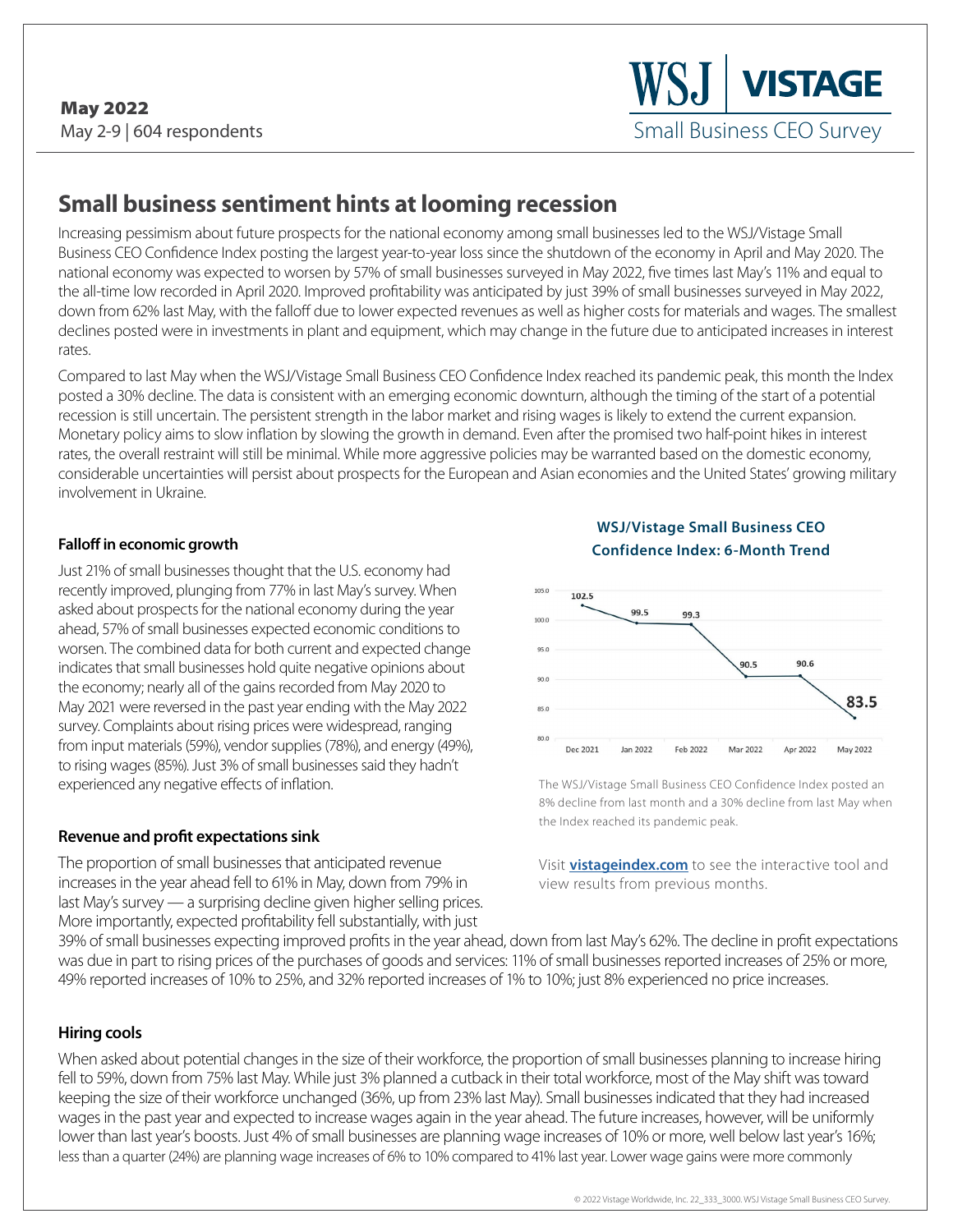planned for next year with 53% of small businesses planning wage increases of 3% to 5%, up from 34% last year; 9% are planning wage increases of less than 3%, which is more than twice the 4% in the past year. Smaller wage increases along with declining workforce expansion plans suggest a cooling — but still-healthy — labor market in the year ahead.

#### **Investment plans impacted by interest rates**

Plans to increase fixed investment expenditures were reported by 44% of small businesses in May. While this is down from last year's 50%, this change was the smallest decline of any component of the Index. Just over a quarter (26%) of small businesses reported a negative impact of rising interest rates and an additional 32% expect a negative impact in the future.

#### – Analysis provided by Dr. Richard Curtin, University of Michigan

Source: May 2022 WSJ/Vistage Small Business CEO Confidence Index Survey n=604

| <b>Question</b> |                                                                                                                                        | <b>Answer</b>           | <b>Respondents</b> |               |
|-----------------|----------------------------------------------------------------------------------------------------------------------------------------|-------------------------|--------------------|---------------|
|                 |                                                                                                                                        |                         | #                  | $\frac{9}{6}$ |
| 1.              | Compared with a year ago, have overall<br>economic conditions in the United States                                                     | Improved                | 126                | 21%           |
|                 | improved, remained the same or worsened?                                                                                               | Remained about the same | 149                | 25%           |
|                 |                                                                                                                                        | Worsened                | 324                | 54%           |
|                 |                                                                                                                                        | Don't know/No opinion   | 5                  | $1\%$         |
|                 |                                                                                                                                        |                         |                    |               |
| 2.              | During the next 12 months, do you expect                                                                                               | Better                  | 75                 | 12%           |
|                 | that the overall economic conditions in the<br>U.S. will be better, about the same or worse                                            | About the same          | 168                | 28%           |
|                 | than now?                                                                                                                              | Worse                   | 342                | 57%           |
|                 |                                                                                                                                        | Don't know/No opinion   | 19                 | 3%            |
|                 |                                                                                                                                        |                         |                    |               |
| 3.              | Do you anticipate that your firm's sales<br>revenues will increase, remain about<br>the same or decrease during the next 12<br>months? | Increase                | 370                | 61%           |
|                 |                                                                                                                                        | Remain the same         | 169                | 28%           |
|                 |                                                                                                                                        | Decrease                | 58                 | 10%           |
|                 |                                                                                                                                        | Don't know/No opinion   | $\overline{7}$     | $1\%$         |
|                 |                                                                                                                                        |                         |                    |               |
| 4.              | Do you expect your firm's profitability to<br>improve, remain about the same or worsen<br>during the next 12 months?                   | Improve                 | 236                | 39%           |
|                 |                                                                                                                                        | Remain the same         | 210                | 35%           |
|                 |                                                                                                                                        | Worsen                  | 151                | 25%           |
|                 |                                                                                                                                        | Don't know/No opinion   | 7                  | 1%            |
|                 |                                                                                                                                        |                         |                    |               |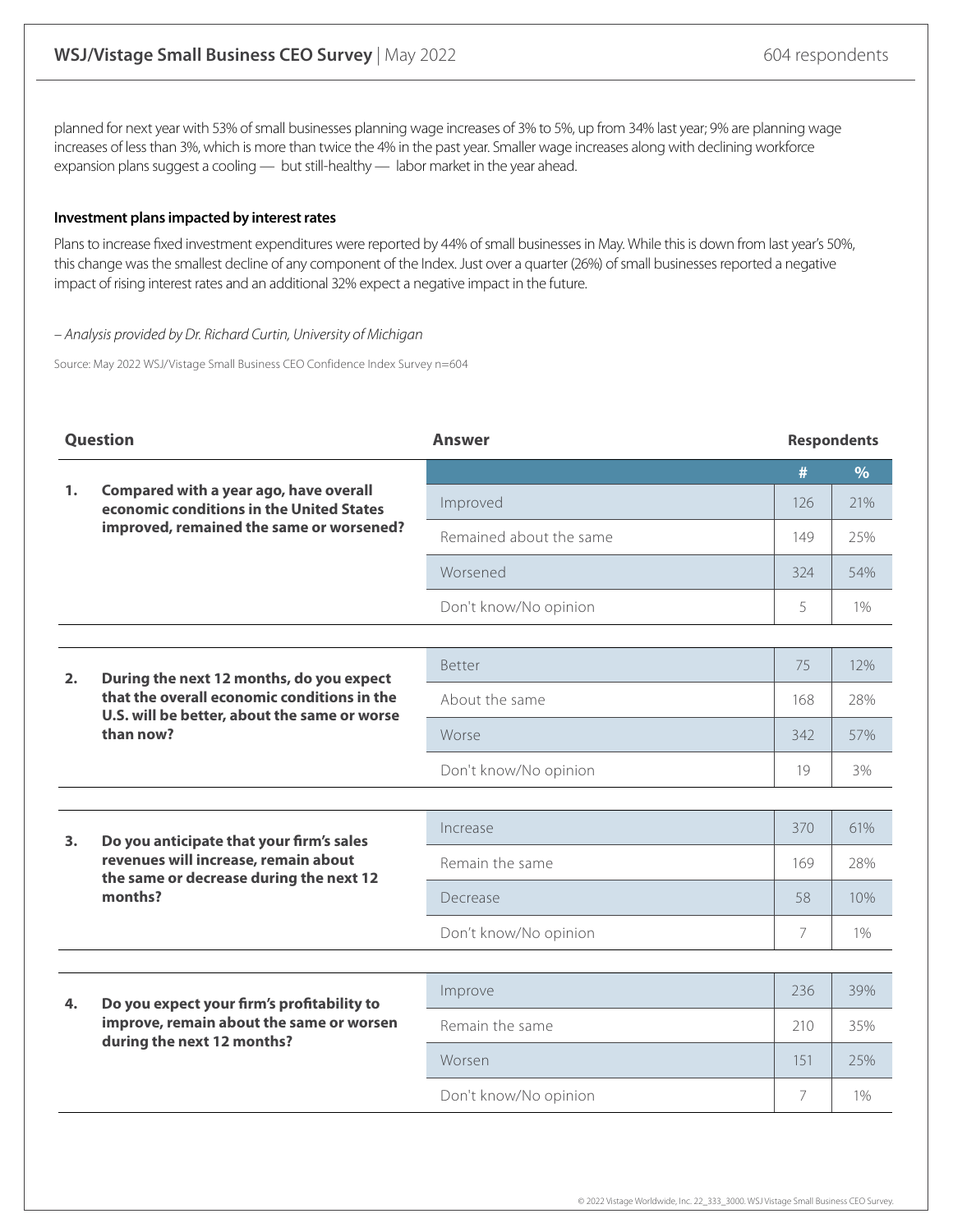## **WSJ/Vistage Small Business CEO Survey** | May 2022 **604 respondents** 604 respondents

| <b>Question</b> |                                                                                                            | <b>Answer</b>                                                                |     | <b>Respondents</b> |  |
|-----------------|------------------------------------------------------------------------------------------------------------|------------------------------------------------------------------------------|-----|--------------------|--|
|                 | Are your firm's total fixed investment                                                                     |                                                                              | #   | $\frac{9}{6}$      |  |
| 5.              | expenditures likely to increase, remain                                                                    | Increase                                                                     | 263 | 44%                |  |
|                 | about the same or decrease during the next<br>12 months?                                                   | Remain the same                                                              | 252 | 42%                |  |
|                 |                                                                                                            | Decrease                                                                     | 71  | 12%                |  |
|                 |                                                                                                            | Don't know/No opinion                                                        | 18  | 3%                 |  |
|                 |                                                                                                            |                                                                              |     |                    |  |
| 6.              | Do you expect your firm's total number                                                                     | Increase                                                                     | 358 | 59%                |  |
|                 | of employees will increase, remain about<br>the same or decrease during the next 12                        | Remain the same                                                              | 219 | 36%                |  |
|                 | months?                                                                                                    | Decrease                                                                     | 18  | 3%                 |  |
|                 |                                                                                                            | Don't know/No opinion                                                        | 9   | 1%                 |  |
|                 |                                                                                                            |                                                                              |     |                    |  |
| 7.              | In your recent hiring, have you rehired<br>employees who left your company -<br>"boomerang" employees?     | Yes, we have actively recruited former employees                             | 45  | 7%                 |  |
|                 |                                                                                                            | Yes, we have rehired former employees who<br>expressed interest in returning | 134 | 22%                |  |
|                 |                                                                                                            | No, we have not rehired former employees                                     | 410 | 68%                |  |
|                 |                                                                                                            | Other                                                                        | 15  | 2%                 |  |
|                 |                                                                                                            | Non-traditional or flexible schedules for work                               |     |                    |  |
| 8.              | Which changes have you made or are you<br>making to improve retention and hiring?<br>Select all that apply | days or hours                                                                | 288 | 48%                |  |
|                 |                                                                                                            | Boosting wages                                                               | 468 | 78%                |  |
|                 |                                                                                                            | Hybrid/remote work                                                           | 299 | 50%                |  |
|                 |                                                                                                            | Employee development programs                                                | 316 | 53%                |  |
|                 |                                                                                                            | Mentorship programs                                                          | 122 | 20%                |  |
|                 |                                                                                                            | Reverse mentorship programs (junior staff<br>mentoring executives)           | 15  | 3%                 |  |
|                 |                                                                                                            | Adding employee benefits                                                     | 205 | 34%                |  |
|                 |                                                                                                            | Perks for on-site workers, including services,<br>meals or fitness           | 115 | 19%                |  |
|                 |                                                                                                            | In-person events and team building activities                                | 269 | 45%                |  |
|                 |                                                                                                            | Investments in home office for remote workers                                | 87  | 15%                |  |
|                 |                                                                                                            | Investing in new technology for productivity or<br>collaboration             | 239 | 40%                |  |
|                 |                                                                                                            | Other                                                                        | 36  | 6%                 |  |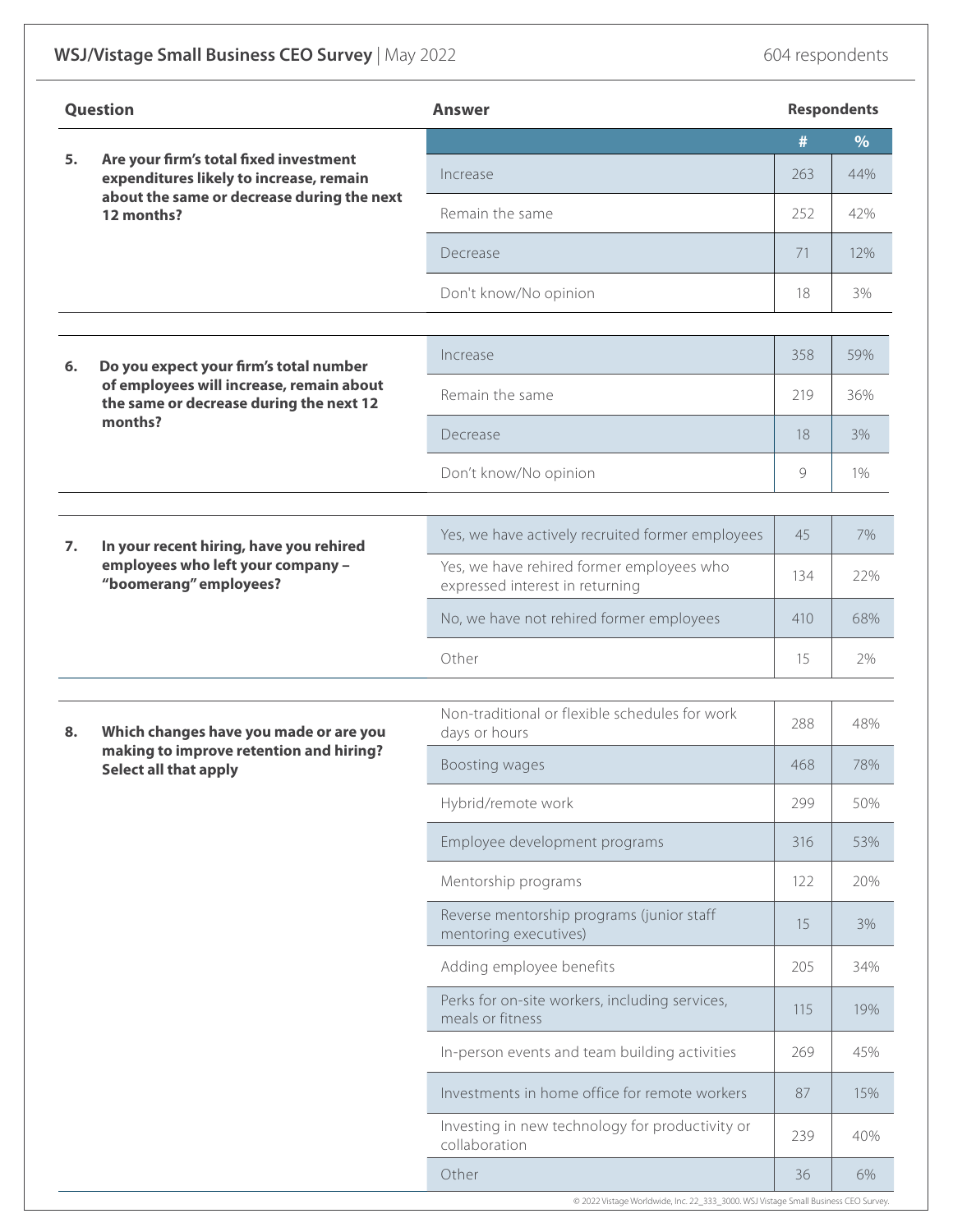| <b>Question</b> |                                                                                  | <b>Answer</b>                                   |     | <b>Respondents</b> |  |
|-----------------|----------------------------------------------------------------------------------|-------------------------------------------------|-----|--------------------|--|
| 9.              |                                                                                  |                                                 | #   | %                  |  |
|                 | Which changes are you making in the<br>physical workplace this year?             | Increasing size of existing workplace           | 88  | 15%                |  |
|                 | Select all that apply                                                            | Refurbishing or upgrading existing workplace    | 195 | 33%                |  |
|                 |                                                                                  | Decreasing size of existing workplace           | 35  | 6%                 |  |
|                 |                                                                                  | Closing one or more locations                   | 22  | 4%                 |  |
|                 |                                                                                  | Moving to a new location                        | 56  | 10%                |  |
|                 |                                                                                  | Adding a new location                           | 61  | 10%                |  |
|                 |                                                                                  | None of the above                               | 249 | 42%                |  |
|                 |                                                                                  | Other                                           | 15  | 3%                 |  |
| 10.             | Which effects of inflation are impacting your<br>business? Select all that apply | Increasing size of existing workplace           | 88  | 15%                |  |
|                 |                                                                                  | Refurbishing or upgrading existing workplace    | 195 | 33%                |  |
|                 |                                                                                  | Decreasing size of existing workplace           | 35  | 6%                 |  |
|                 |                                                                                  | Closing one or more locations                   | 22  | 4%                 |  |
|                 |                                                                                  | Moving to a new location                        | 56  | 10%                |  |
|                 |                                                                                  | Adding a new location                           | 61  | 10%                |  |
|                 |                                                                                  | None of the above                               | 249 | 42%                |  |
|                 |                                                                                  | Other                                           | 15  | 3%                 |  |
| 11.             | Which effects of inflation are impacting your<br>business? Select all that apply | Higher costs for raw materials and other inputs | 354 | 59%                |  |
|                 |                                                                                  | Increased prices from vendors                   | 467 | 78%                |  |
|                 |                                                                                  | Increased energy prices                         | 295 | 49%                |  |
|                 |                                                                                  | Increased wages and compensation                | 509 | 85%                |  |
|                 |                                                                                  | Not experiencing effects from inflation         | 21  | 3%                 |  |
|                 |                                                                                  | Other                                           | 17  | 3%                 |  |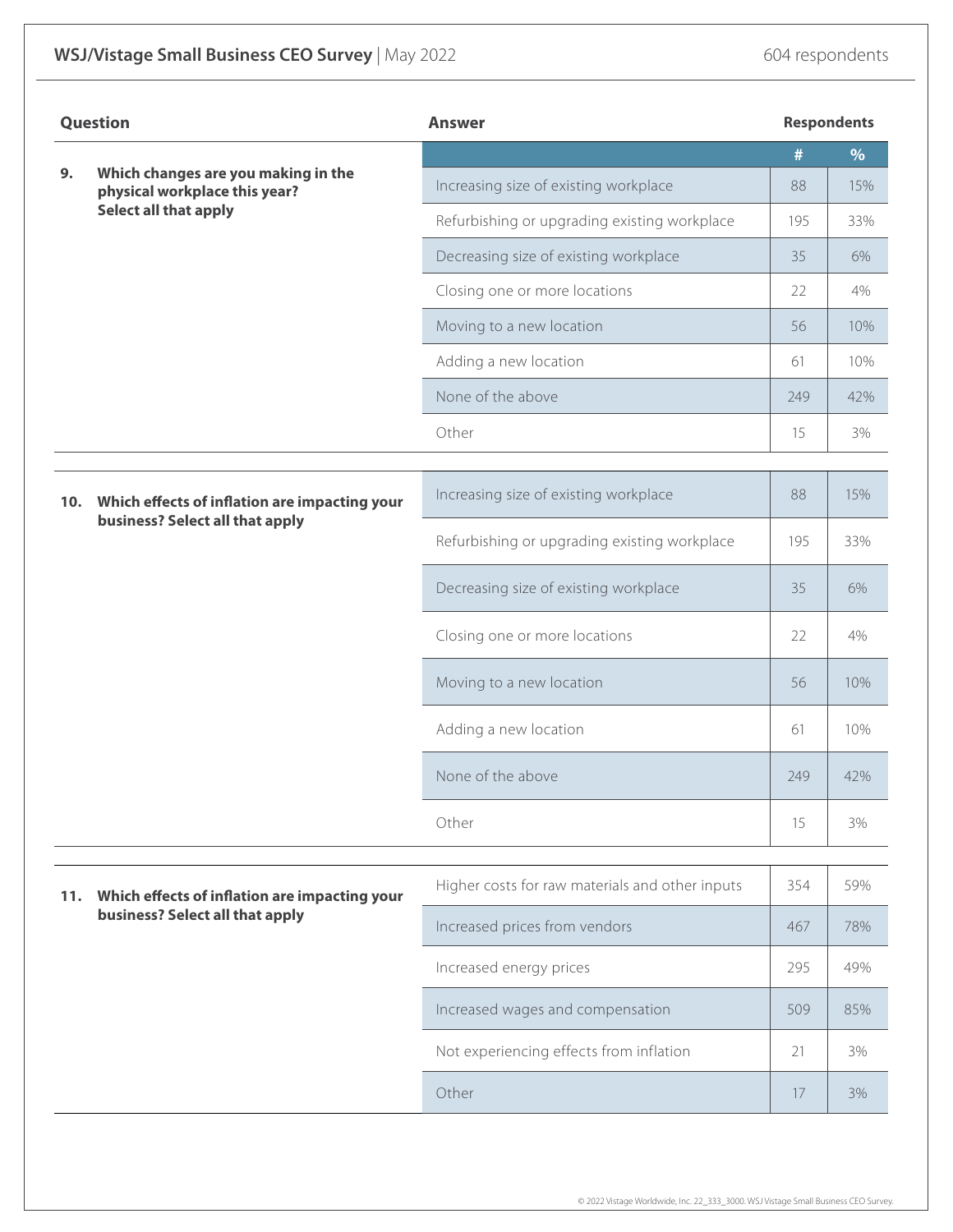## **WSJ/Vistage Small Business CEO Survey** | May 2022 **604 respondents** 604 respondents

| Question |                                                                                                           | <b>Answer</b>                              |     | <b>Respondents</b> |  |
|----------|-----------------------------------------------------------------------------------------------------------|--------------------------------------------|-----|--------------------|--|
|          | 12. How has inflation changed your firm's<br>profitability during the last 12 months?                     |                                            | #   | $\%$               |  |
|          |                                                                                                           | Improved                                   | 51  | 8%                 |  |
|          |                                                                                                           | Remained the same                          | 245 | 41%                |  |
|          |                                                                                                           | Worsened                                   | 281 | 47%                |  |
|          |                                                                                                           | Don't know/no opinion                      | 26  | 4%                 |  |
| 13.      | On average, how much have you increased<br>wages or salaries in the past 12 months?                       | Have not increased wages or salaries       | 21  | 4%                 |  |
|          |                                                                                                           | Less than 3%                               | 32  | 5%                 |  |
|          |                                                                                                           | Between 3% and 5%                          | 201 | 34%                |  |
|          |                                                                                                           | Between 6% and 10%                         | 243 | 41%                |  |
|          |                                                                                                           | More than 10%                              | 93  | 16%                |  |
|          |                                                                                                           | Other                                      | 8   | 1%                 |  |
| 14.      | How much do you plan to increase wages or<br>salaries in the next 12 months?                              | Not planning to increase wages or salaries | 42  | 7%                 |  |
|          |                                                                                                           | Less than 3%                               | 53  | 9%                 |  |
|          |                                                                                                           | Between 3% and 5%                          | 323 | 53%                |  |
|          |                                                                                                           | Between 6% and 10%                         | 143 | 24%                |  |
|          |                                                                                                           | More than 10%                              | 23  | 4%                 |  |
|          |                                                                                                           | Other                                      | 20  | 3%                 |  |
|          | On average, how much have the prices<br>your business pays for goods and services<br>increased this year? | No increase                                | 46  | 8%                 |  |
| 15.      |                                                                                                           | Less than 10%                              | 194 | 32%                |  |
|          |                                                                                                           | Between 10% and 25%                        | 297 | 49%                |  |
|          |                                                                                                           | More than 25%                              | 65  | 11%                |  |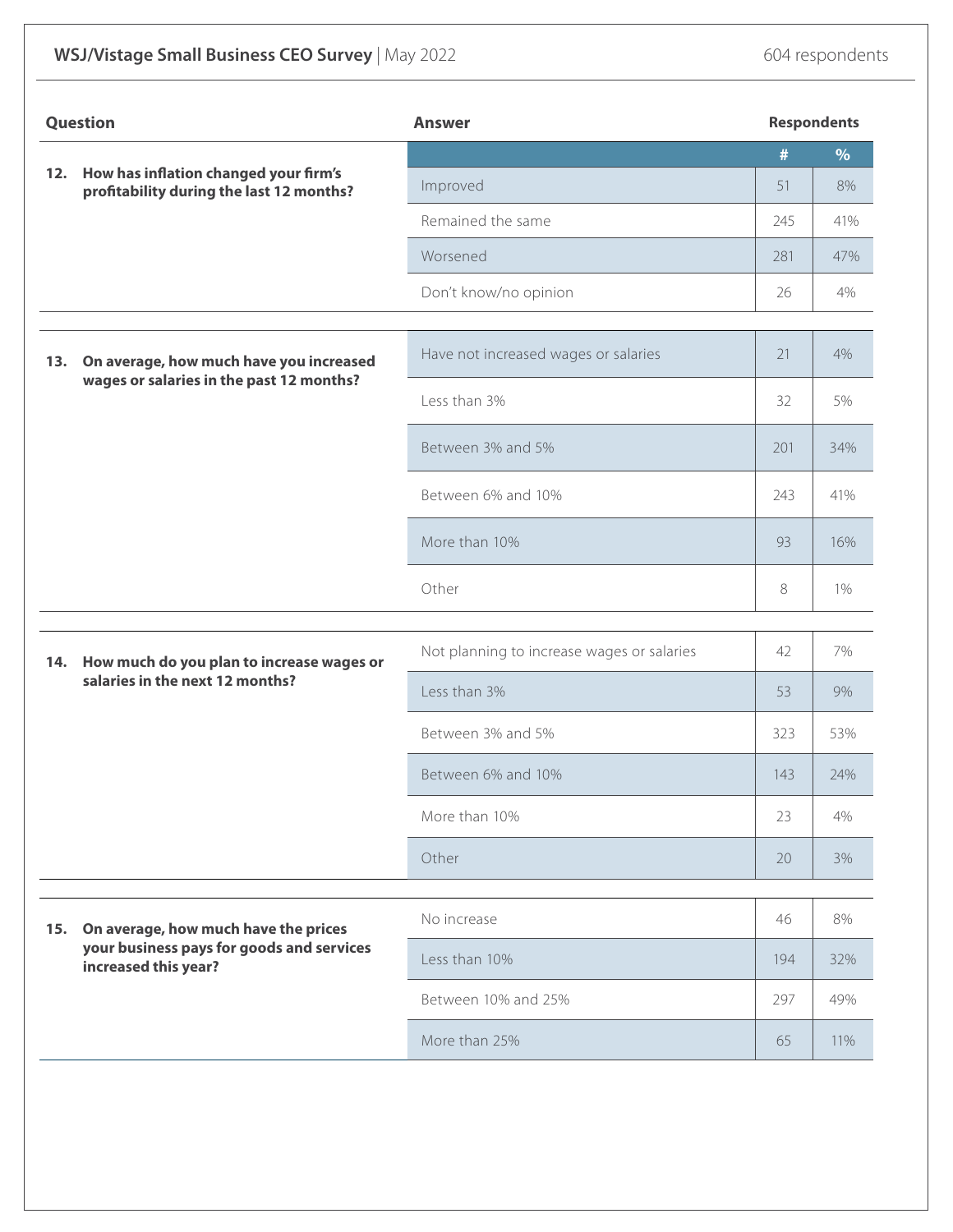## **WSJ/Vistage Small Business CEO Survey** | May 2022 **604 respondents** 604 respondents

|     | <b>Question</b>                                                      | <b>Answer</b>                        |     | <b>Respondents</b> |  |
|-----|----------------------------------------------------------------------|--------------------------------------|-----|--------------------|--|
|     |                                                                      |                                      | #   | $\%$               |  |
|     | 16. Are rising interest rates impacting your<br>business?            | Yes                                  | 158 | 26%                |  |
|     |                                                                      | No                                   | 251 | 42%                |  |
|     |                                                                      | Not yet, but we expect them to       | 191 | 32%                |  |
|     | 17. Which best describes your supply chain?                          | No problem                           | 137 | 23%                |  |
|     |                                                                      | Getting worse                        | 174 | 29%                |  |
|     |                                                                      | Slowly getting better                | 238 | 40%                |  |
|     |                                                                      | Other                                | 52  | 9%                 |  |
|     |                                                                      |                                      |     |                    |  |
| 18. | Is your business being impacted by the latest<br>lockdowns in China? | Yes, directly impacted               | 70  | 12%                |  |
|     |                                                                      | Yes, indirectly impacted             | 119 | 20%                |  |
|     |                                                                      | No, but we anticipate future impacts | 150 | 25%                |  |
|     |                                                                      | No, no impacted at all               | 263 | 44%                |  |
|     |                                                                      |                                      |     |                    |  |
|     | 19. Is the war in Ukraine impacting your<br>business?                | Yes                                  | 153 | 25%                |  |
|     |                                                                      | No                                   | 255 | 42%                |  |
|     |                                                                      | Don't know/uncertain                 | 193 | 32%                |  |